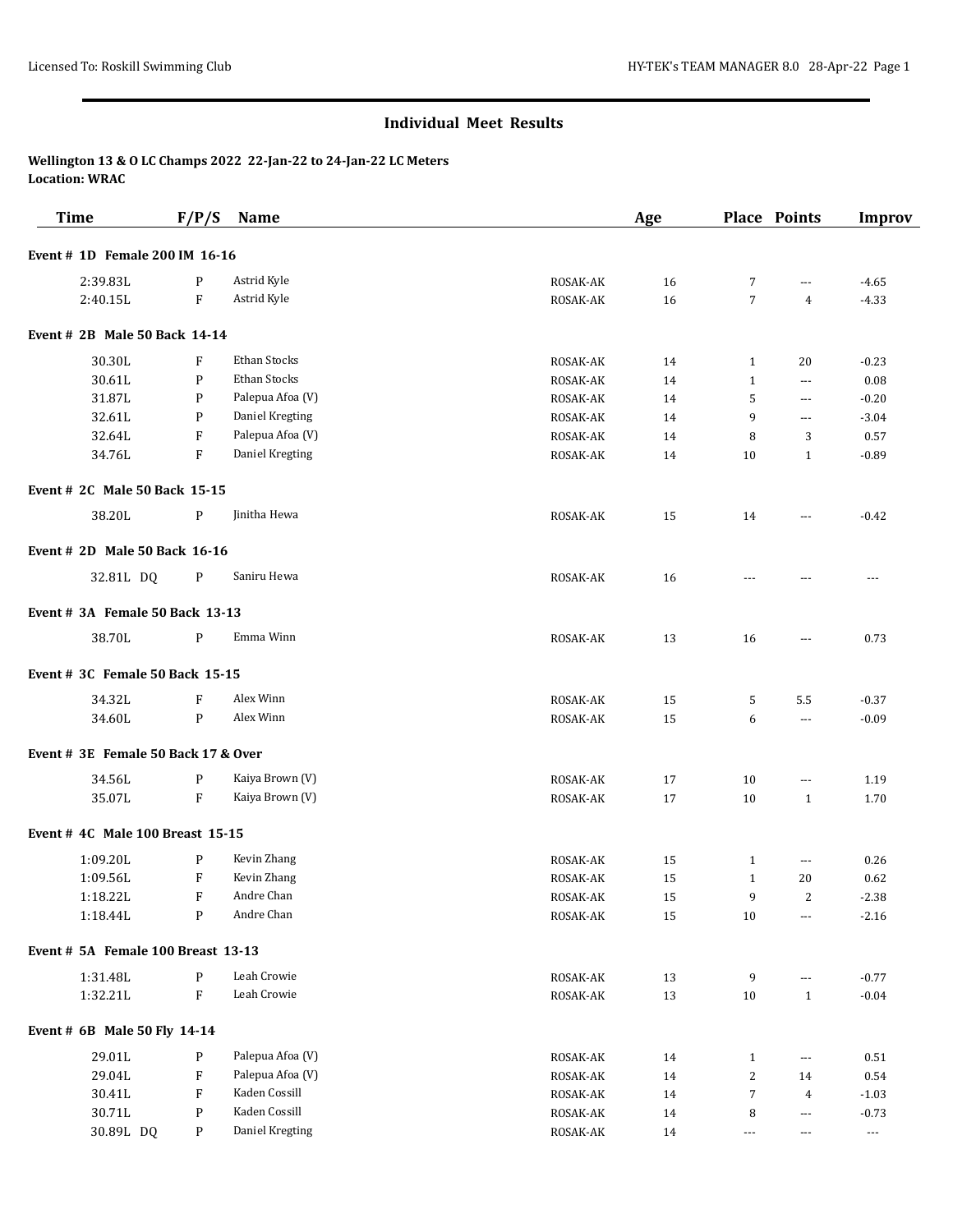| <b>Time</b>                           | F/P/S                     | Name             |          | Age |                | <b>Place Points</b>      | <b>Improv</b> |
|---------------------------------------|---------------------------|------------------|----------|-----|----------------|--------------------------|---------------|
| Event # 7A Female 50 Fly 13-13        |                           |                  |          |     |                |                          |               |
| 31.55L                                | F                         | Emma Winn        | ROSAK-AK | 13  | 3              | 10                       | $-0.76$       |
| 32.37L                                | $\mathbf{P}$              | Emma Winn        | ROSAK-AK | 13  | 4              | $---$                    | 0.06          |
| Event # 8B Male 200 Free 14-14        |                           |                  |          |     |                |                          |               |
| 2:09.35L                              | $\boldsymbol{\mathrm{F}}$ | Ethan Stocks     | ROSAK-AK | 14  | 3              | 10                       | 2.61          |
| 2:11.23L                              | $\mathbf{P}$              | Ethan Stocks     | ROSAK-AK | 14  | $\overline{c}$ | ---                      | 4.49          |
| 2:22.43L                              | $\mathbf{P}$              | Kaden Cossill    | ROSAK-AK | 14  | 17             | $\cdots$                 | 5.74          |
| <b>Event # 8C Male 200 Free 15-15</b> |                           |                  |          |     |                |                          |               |
| 2:00.65L                              | F                         | Kevin Zhang      | ROSAK-AK | 15  | $\mathbf{1}$   | 20                       | 0.57          |
| 2:02.97L                              | P                         | Kevin Zhang      | ROSAK-AK | 15  | $\mathbf{1}$   | $\scriptstyle\cdots$     | 2.89          |
| 2:11.59L                              | P                         | Andre Chan       | ROSAK-AK | 15  | 9              | $\scriptstyle\cdots$     | $-3.03$       |
| 2:13.28L                              | $\boldsymbol{\mathrm{F}}$ | Andre Chan       | ROSAK-AK | 15  | 9              | $\overline{2}$           | $-1.34$       |
| 2:29.03L                              | P                         | Jinitha Hewa     | ROSAK-AK | 15  | 14             | $\scriptstyle\cdots$     | $-10.25$      |
| Event # 8D Male 200 Free 16-16        |                           |                  |          |     |                |                          |               |
| 2:07.36L                              | F                         | Saniru Hewa      | ROSAK-AK | 16  | 4              | $\overline{7}$           | $-0.71$       |
| 2:08.73L                              | P                         | Saniru Hewa      | ROSAK-AK | 16  | $\overline{4}$ | $---$                    | 0.66          |
| Event # 9A Female 200 Free 13-13      |                           |                  |          |     |                |                          |               |
| 2:44.33L                              | P                         | Leah Crowie      | ROSAK-AK | 13  | 21             | $\scriptstyle\cdots$     | 10.61         |
| Event # 9C Female 200 Free 15-15      |                           |                  |          |     |                |                          |               |
| 2:34.96L                              | P                         | Alex Winn        | ROSAK-AK | 15  | 17             | $\cdots$                 | 4.28          |
| Event # 9D Female 200 Free 16-16      |                           |                  |          |     |                |                          |               |
| 2:20.84L                              | P                         | Astrid Kyle      | ROSAK-AK | 16  | 4              | $\cdots$                 | $-4.35$       |
| 2:23.06L                              | $\boldsymbol{\mathrm{F}}$ | Astrid Kyle      | ROSAK-AK | 16  | 6              | 5                        | $-2.13$       |
| Event #10B Male 400 Free 14-14        |                           |                  |          |     |                |                          |               |
| 4:22.10L                              | F                         | Ethan Stocks     | ROSAK-AK | 14  | 2              | 14                       | $-3.78$       |
| 4:36.75L                              | F                         | Daniel Kregting  | ROSAK-AK | 14  | 3              | 10                       | $-8.68$       |
| 4:48.48L                              | $\boldsymbol{\mathrm{F}}$ | Palepua Afoa (V) | ROSAK-AK | 14  | 4              | $\overline{7}$           | 10.60         |
| 5:00.07L                              | $\boldsymbol{\mathrm{F}}$ | Kaden Cossill    | ROSAK-AK | 14  | 11             | $\overline{\phantom{a}}$ | $-4.86$       |
| Event #10C Male 400 Free 15-15        |                           |                  |          |     |                |                          |               |
| 4:18.34L                              | $\boldsymbol{\mathrm{F}}$ | Kevin Zhang      | ROSAK-AK | 15  | $\mathbf{1}$   | 20                       | $-0.35$       |
| 4:38.91L                              | $\boldsymbol{\mathrm{F}}$ | Andre Chan       | ROSAK-AK | 15  | 5              | 6                        | $-0.57$       |
| 5:13.81L                              | $\boldsymbol{\mathrm{F}}$ | Jinitha Hewa     | ROSAK-AK | 15  | 9              | 2                        | $-29.03$      |
| Event #10D Male 400 Free 16-16        |                           |                  |          |     |                |                          |               |
| 4:34.07L                              | $\boldsymbol{\mathrm{F}}$ | Saniru Hewa      | ROSAK-AK | 16  | 3              | 10                       | $-17.28$      |
| Event #11A Male 800 Free 13-15        |                           |                  |          |     |                |                          |               |
| 9:40.41L                              | $_{\rm F}$                | Daniel Kregting  | ROSAK-AK | 14  | 5              | 6                        | 6.25          |
|                                       |                           |                  |          |     |                |                          |               |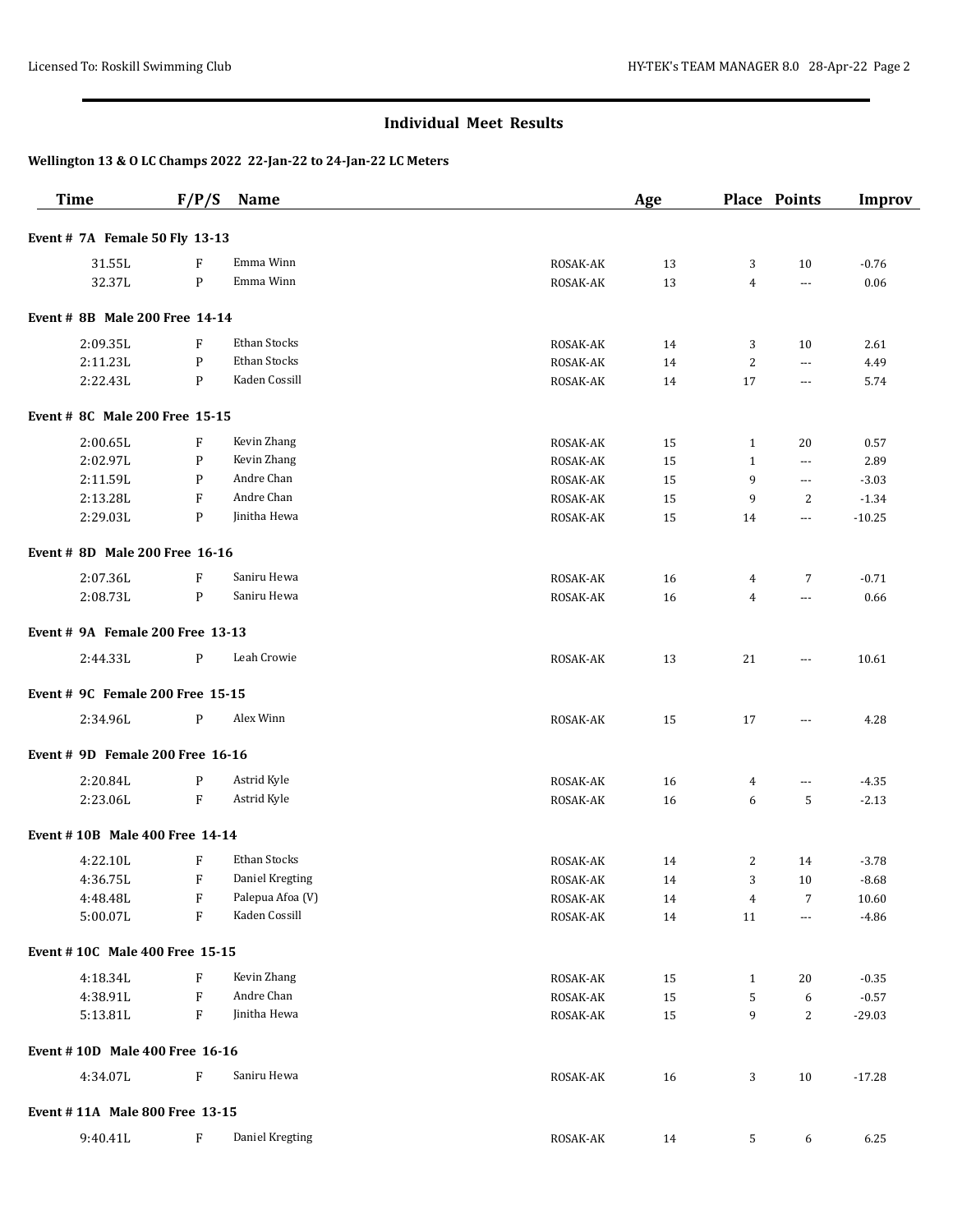| <b>Time</b>                          | F/P/S                     | Name             |          | Age |                | <b>Place Points</b>      | <b>Improv</b> |
|--------------------------------------|---------------------------|------------------|----------|-----|----------------|--------------------------|---------------|
| Event #12B Female 800 Free 16 & Over |                           |                  |          |     |                |                          |               |
| 10:06.41L                            | $\boldsymbol{\mathrm{F}}$ | Astrid Kyle      | ROSAK-AK | 16  | 3              | 10                       | $-13.38$      |
| Event #13B Male 200 IM 14-14         |                           |                  |          |     |                |                          |               |
| 2:20.22L                             | F                         | Ethan Stocks     | ROSAK-AK | 14  | 2              | 14                       | $-3.14$       |
| 2:24.01L                             | ${\bf P}$                 | Ethan Stocks     | ROSAK-AK | 14  | $\mathbf{1}$   | $\cdots$                 | 0.65          |
| Event #13C Male 200 IM 15-15         |                           |                  |          |     |                |                          |               |
| 2:16.21L                             | P                         | Kevin Zhang      | ROSAK-AK | 15  | $\mathbf{1}$   | ---                      | 1.03          |
| 2:16.81L                             | $\boldsymbol{\mathrm{F}}$ | Kevin Zhang      | ROSAK-AK | 15  | $\mathbf{1}$   | 20                       | 1.63          |
| Event #14A Female 100 Free 13-13     |                           |                  |          |     |                |                          |               |
| 1:10.75L                             | P                         | Emma Winn        | ROSAK-AK | 13  | 12             | $---$                    | $-1.58$       |
| 1:12.25L                             | ${\bf P}$                 | Leah Crowie      | ROSAK-AK | 13  | 15             | $---$                    | 3.00          |
| Event #14E Female 100 Free 17 & Over |                           |                  |          |     |                |                          |               |
| 1:05.11L                             | P                         | Kaiya Brown (V)  | ROSAK-AK | 17  | 11             | ---                      | 3.38          |
| Event #15B Male 100 Free 14-14       |                           |                  |          |     |                |                          |               |
| 1:00.85L                             | F                         | Kaden Cossill    | ROSAK-AK | 14  | 4              | 7                        | 1.03          |
| 1:00.87L                             | $\mathbf P$               | Palepua Afoa (V) | ROSAK-AK | 14  | 4              | $\overline{a}$           | 1.71          |
| 1:00.88L                             | $\mathbf P$               | Kaden Cossill    | ROSAK-AK | 14  | 5              | ---                      | 1.06          |
| 1:01.00L                             | F                         | Palepua Afoa (V) | ROSAK-AK | 14  | $\overline{7}$ | 4                        | 1.84          |
| Event #15C Male 100 Free 15-15       |                           |                  |          |     |                |                          |               |
| 1:01.85L                             | $\mathbf P$               | Andre Chan       | ROSAK-AK | 15  | 14             | $---$                    | $-2.11$       |
| 1:07.79L                             | $\mathbf P$               | Jinitha Hewa     | ROSAK-AK | 15  | 22             | ---                      | $-0.48$       |
| Event #15D Male 100 Free 16-16       |                           |                  |          |     |                |                          |               |
| 57.58L                               | $\boldsymbol{\mathrm{F}}$ | Saniru Hewa      | ROSAK-AK | 16  | 5              | 6                        | 0.24          |
| 58.04L                               | $\mathbf P$               | Saniru Hewa      | ROSAK-AK | 16  | 5              | ---                      | 0.70          |
| Event #16C Female 200 Back 15-15     |                           |                  |          |     |                |                          |               |
| 2:37.68L                             | $\boldsymbol{\mathrm{F}}$ | Alex Winn        | ROSAK-AK | 15  | $\overline{c}$ | 14                       | $-3.23$       |
| 2:41.02L                             | ${\bf P}$                 | Alex Winn        | ROSAK-AK | 15  | 2              | $\overline{\phantom{a}}$ | $0.11\,$      |
| Event #17B Male 200 Back 14-14       |                           |                  |          |     |                |                          |               |
| 2:17.07L                             | $\boldsymbol{\mathrm{F}}$ | Ethan Stocks     | ROSAK-AK | 14  | $\mathbf{1}$   | 20                       | $-0.83$       |
| 2:23.96L                             | ${\bf P}$                 | Ethan Stocks     | ROSAK-AK | 14  | $1\,$          | ---                      | 6.06          |
| Event #18A Female 50 Breast 13-13    |                           |                  |          |     |                |                          |               |
| 41.54L                               | $\rm F$                   | Leah Crowie      | ROSAK-AK | 13  | 6              | 5                        | $-0.72$       |
| 42.57L                               | $\mathbf{P}$              | Leah Crowie      | ROSAK-AK | 13  | 8              | $\scriptstyle\cdots$     | 0.31          |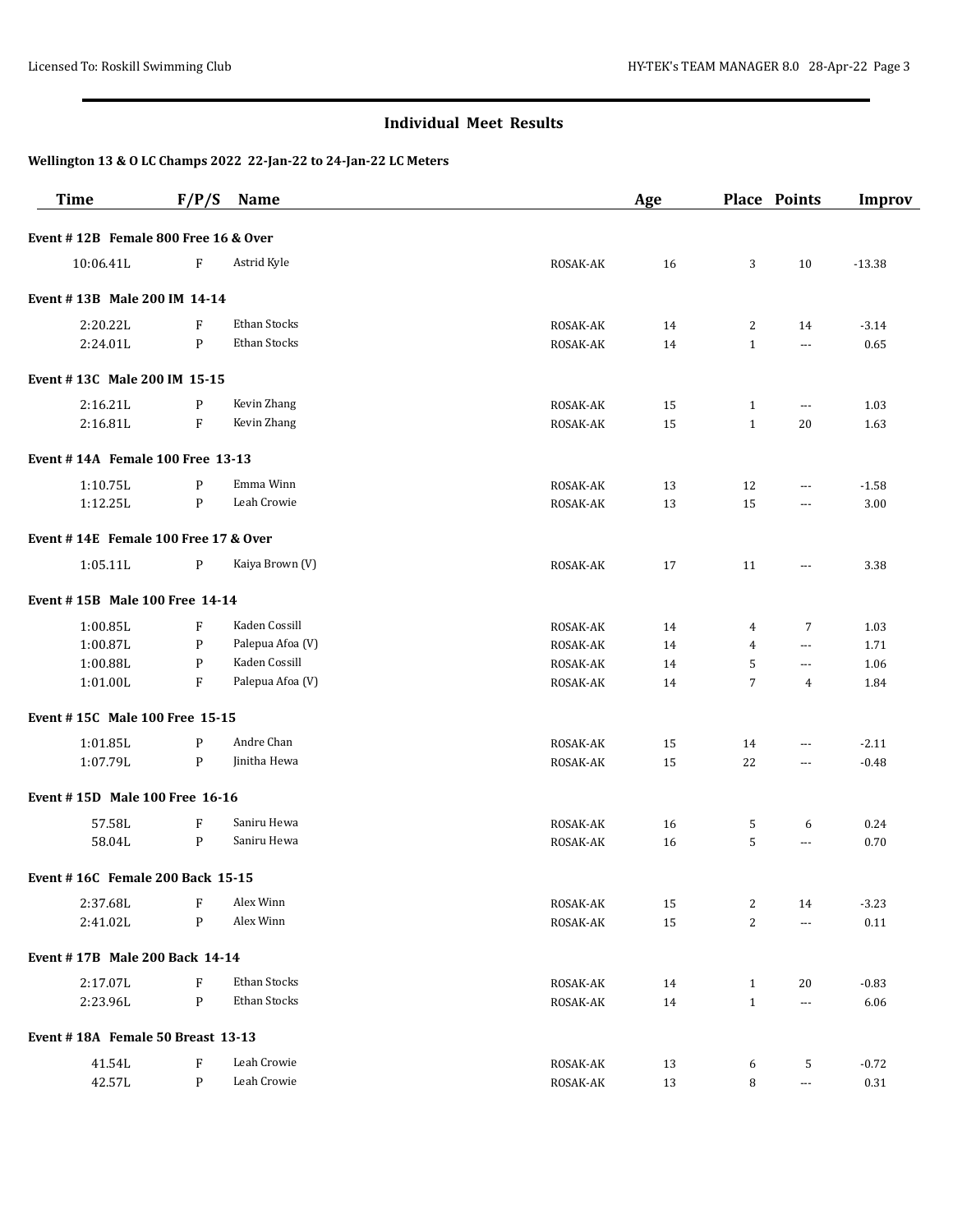| Event #18D Female 50 Breast 16-16<br>41.36L<br>Astrid Kyle<br>F<br>ROSAK-AK<br>16<br>5<br>6<br>Astrid Kyle<br>${\sf P}$<br>41.41L<br>ROSAK-AK<br>16<br>5<br>---<br>Event #19C Male 50 Breast 15-15<br>Kevin Zhang<br>31.19L<br>F<br>15<br>2<br>ROSAK-AK<br>14<br>Kevin Zhang<br>32.37L<br>P<br>3<br>ROSAK-AK<br>15<br>$-0.32$<br>$---$<br>Andre Chan<br>36.27L<br>P<br>ROSAK-AK<br>15<br>13<br>0.39<br>$---$<br>Jinitha Hewa<br>45.59L<br>P<br>ROSAK-AK<br>15<br>20<br>$\cdots$<br>$\scriptstyle\cdots$<br>Event #19D Male 50 Breast 16-16<br>Saniru Hewa<br>41.54L<br>F<br>ROSAK-AK<br>$-0.83$<br>16<br>7<br>4<br>Saniru Hewa<br>43.06L<br>${\sf P}$<br>$\overline{7}$<br>ROSAK-AK<br>16<br>$---$<br>Event #20A Female 100 Fly 13-13<br>Emma Winn<br>1:12.57L<br>F<br>ROSAK-AK<br>13<br>3<br>10<br>$-1.31$<br>${\sf P}$<br>Emma Winn<br>1:18.78L<br>$\overline{7}$<br>13<br>ROSAK-AK<br>4.90<br>$---$<br>Event #21B Male 100 Fly 14-14<br>1:06.71L<br>F<br>Daniel Kregting<br>ROSAK-AK<br>14<br>3<br>10<br>1:07.38L<br>P<br>Daniel Kregting<br>ROSAK-AK<br>14<br>4<br>$\scriptstyle\cdots$<br>1:07.76L<br>F<br>Palepua Afoa (V)<br>ROSAK-AK<br>5<br>14<br>6<br>Palepua Afoa (V)<br>1:09.67L<br>P<br>ROSAK-AK<br>14<br>6<br>$\scriptstyle\cdots$<br>Kaden Cossill<br>1:15.28L<br>P<br>ROSAK-AK<br>13<br>14<br>$\cdots$<br>Event #22C Female 400 Free 15-15<br>5:22.82L<br>F<br>Alex Winn<br>ROSAK-AK<br>15<br>10<br>$\mathbf{1}$<br>Event #22D Female 400 Free 16-16<br>$\boldsymbol{\mathrm{F}}$<br>Astrid Kyle<br>4:54.44L<br>ROSAK-AK<br>16<br>4<br>7<br>Event # 23A Male 1500 Free 13-15<br>Ethan Stocks<br>17:38.30L<br>F<br>ROSAK-AK<br>20<br>14<br>$\mathbf{1}$<br>$\boldsymbol{\mathrm{F}}$<br>Daniel Kregting<br>18:48.70L<br>$\overline{7}$<br>ROSAK-AK<br>14<br>4<br>Event #24B Female 1500 Free 16 & Over<br>Astrid Kyle<br>19:17.28L<br>$\boldsymbol{\mathrm{F}}$<br>ROSAK-AK<br>16<br>2<br>14<br>Event # 25B Male 100 Back 14-14<br>Palepua Afoa (V)<br>1:10.94L<br>$\boldsymbol{\mathrm{F}}$<br>ROSAK-AK<br>14<br>5<br>6<br>Kaden Cossill<br>F<br>1:12.85L<br>8<br>3<br>ROSAK-AK<br>14<br>Event # 25C Male 100 Back 15-15 | <b>Time</b> | F/P/S | Name        |          | Age |   | <b>Place Points</b> | <b>Improv</b> |
|------------------------------------------------------------------------------------------------------------------------------------------------------------------------------------------------------------------------------------------------------------------------------------------------------------------------------------------------------------------------------------------------------------------------------------------------------------------------------------------------------------------------------------------------------------------------------------------------------------------------------------------------------------------------------------------------------------------------------------------------------------------------------------------------------------------------------------------------------------------------------------------------------------------------------------------------------------------------------------------------------------------------------------------------------------------------------------------------------------------------------------------------------------------------------------------------------------------------------------------------------------------------------------------------------------------------------------------------------------------------------------------------------------------------------------------------------------------------------------------------------------------------------------------------------------------------------------------------------------------------------------------------------------------------------------------------------------------------------------------------------------------------------------------------------------------------------------------------------------------------------------------------------------------------------------------------------------------------------------------------------------------------------------------------------------------------------------------------------------------------------------------|-------------|-------|-------------|----------|-----|---|---------------------|---------------|
|                                                                                                                                                                                                                                                                                                                                                                                                                                                                                                                                                                                                                                                                                                                                                                                                                                                                                                                                                                                                                                                                                                                                                                                                                                                                                                                                                                                                                                                                                                                                                                                                                                                                                                                                                                                                                                                                                                                                                                                                                                                                                                                                          |             |       |             |          |     |   |                     |               |
|                                                                                                                                                                                                                                                                                                                                                                                                                                                                                                                                                                                                                                                                                                                                                                                                                                                                                                                                                                                                                                                                                                                                                                                                                                                                                                                                                                                                                                                                                                                                                                                                                                                                                                                                                                                                                                                                                                                                                                                                                                                                                                                                          |             |       |             |          |     |   |                     | $-2.01$       |
|                                                                                                                                                                                                                                                                                                                                                                                                                                                                                                                                                                                                                                                                                                                                                                                                                                                                                                                                                                                                                                                                                                                                                                                                                                                                                                                                                                                                                                                                                                                                                                                                                                                                                                                                                                                                                                                                                                                                                                                                                                                                                                                                          |             |       |             |          |     |   |                     | $-1.96$       |
|                                                                                                                                                                                                                                                                                                                                                                                                                                                                                                                                                                                                                                                                                                                                                                                                                                                                                                                                                                                                                                                                                                                                                                                                                                                                                                                                                                                                                                                                                                                                                                                                                                                                                                                                                                                                                                                                                                                                                                                                                                                                                                                                          |             |       |             |          |     |   |                     |               |
|                                                                                                                                                                                                                                                                                                                                                                                                                                                                                                                                                                                                                                                                                                                                                                                                                                                                                                                                                                                                                                                                                                                                                                                                                                                                                                                                                                                                                                                                                                                                                                                                                                                                                                                                                                                                                                                                                                                                                                                                                                                                                                                                          |             |       |             |          |     |   |                     | $-1.50$       |
|                                                                                                                                                                                                                                                                                                                                                                                                                                                                                                                                                                                                                                                                                                                                                                                                                                                                                                                                                                                                                                                                                                                                                                                                                                                                                                                                                                                                                                                                                                                                                                                                                                                                                                                                                                                                                                                                                                                                                                                                                                                                                                                                          |             |       |             |          |     |   |                     |               |
|                                                                                                                                                                                                                                                                                                                                                                                                                                                                                                                                                                                                                                                                                                                                                                                                                                                                                                                                                                                                                                                                                                                                                                                                                                                                                                                                                                                                                                                                                                                                                                                                                                                                                                                                                                                                                                                                                                                                                                                                                                                                                                                                          |             |       |             |          |     |   |                     |               |
|                                                                                                                                                                                                                                                                                                                                                                                                                                                                                                                                                                                                                                                                                                                                                                                                                                                                                                                                                                                                                                                                                                                                                                                                                                                                                                                                                                                                                                                                                                                                                                                                                                                                                                                                                                                                                                                                                                                                                                                                                                                                                                                                          |             |       |             |          |     |   |                     |               |
|                                                                                                                                                                                                                                                                                                                                                                                                                                                                                                                                                                                                                                                                                                                                                                                                                                                                                                                                                                                                                                                                                                                                                                                                                                                                                                                                                                                                                                                                                                                                                                                                                                                                                                                                                                                                                                                                                                                                                                                                                                                                                                                                          |             |       |             |          |     |   |                     |               |
|                                                                                                                                                                                                                                                                                                                                                                                                                                                                                                                                                                                                                                                                                                                                                                                                                                                                                                                                                                                                                                                                                                                                                                                                                                                                                                                                                                                                                                                                                                                                                                                                                                                                                                                                                                                                                                                                                                                                                                                                                                                                                                                                          |             |       |             |          |     |   |                     |               |
|                                                                                                                                                                                                                                                                                                                                                                                                                                                                                                                                                                                                                                                                                                                                                                                                                                                                                                                                                                                                                                                                                                                                                                                                                                                                                                                                                                                                                                                                                                                                                                                                                                                                                                                                                                                                                                                                                                                                                                                                                                                                                                                                          |             |       |             |          |     |   |                     | 0.69          |
|                                                                                                                                                                                                                                                                                                                                                                                                                                                                                                                                                                                                                                                                                                                                                                                                                                                                                                                                                                                                                                                                                                                                                                                                                                                                                                                                                                                                                                                                                                                                                                                                                                                                                                                                                                                                                                                                                                                                                                                                                                                                                                                                          |             |       |             |          |     |   |                     |               |
|                                                                                                                                                                                                                                                                                                                                                                                                                                                                                                                                                                                                                                                                                                                                                                                                                                                                                                                                                                                                                                                                                                                                                                                                                                                                                                                                                                                                                                                                                                                                                                                                                                                                                                                                                                                                                                                                                                                                                                                                                                                                                                                                          |             |       |             |          |     |   |                     |               |
|                                                                                                                                                                                                                                                                                                                                                                                                                                                                                                                                                                                                                                                                                                                                                                                                                                                                                                                                                                                                                                                                                                                                                                                                                                                                                                                                                                                                                                                                                                                                                                                                                                                                                                                                                                                                                                                                                                                                                                                                                                                                                                                                          |             |       |             |          |     |   |                     |               |
|                                                                                                                                                                                                                                                                                                                                                                                                                                                                                                                                                                                                                                                                                                                                                                                                                                                                                                                                                                                                                                                                                                                                                                                                                                                                                                                                                                                                                                                                                                                                                                                                                                                                                                                                                                                                                                                                                                                                                                                                                                                                                                                                          |             |       |             |          |     |   |                     |               |
|                                                                                                                                                                                                                                                                                                                                                                                                                                                                                                                                                                                                                                                                                                                                                                                                                                                                                                                                                                                                                                                                                                                                                                                                                                                                                                                                                                                                                                                                                                                                                                                                                                                                                                                                                                                                                                                                                                                                                                                                                                                                                                                                          |             |       |             |          |     |   |                     |               |
|                                                                                                                                                                                                                                                                                                                                                                                                                                                                                                                                                                                                                                                                                                                                                                                                                                                                                                                                                                                                                                                                                                                                                                                                                                                                                                                                                                                                                                                                                                                                                                                                                                                                                                                                                                                                                                                                                                                                                                                                                                                                                                                                          |             |       |             |          |     |   |                     | 1.18          |
|                                                                                                                                                                                                                                                                                                                                                                                                                                                                                                                                                                                                                                                                                                                                                                                                                                                                                                                                                                                                                                                                                                                                                                                                                                                                                                                                                                                                                                                                                                                                                                                                                                                                                                                                                                                                                                                                                                                                                                                                                                                                                                                                          |             |       |             |          |     |   |                     | 1.85          |
|                                                                                                                                                                                                                                                                                                                                                                                                                                                                                                                                                                                                                                                                                                                                                                                                                                                                                                                                                                                                                                                                                                                                                                                                                                                                                                                                                                                                                                                                                                                                                                                                                                                                                                                                                                                                                                                                                                                                                                                                                                                                                                                                          |             |       |             |          |     |   |                     | 0.32          |
|                                                                                                                                                                                                                                                                                                                                                                                                                                                                                                                                                                                                                                                                                                                                                                                                                                                                                                                                                                                                                                                                                                                                                                                                                                                                                                                                                                                                                                                                                                                                                                                                                                                                                                                                                                                                                                                                                                                                                                                                                                                                                                                                          |             |       |             |          |     |   |                     | 2.23          |
|                                                                                                                                                                                                                                                                                                                                                                                                                                                                                                                                                                                                                                                                                                                                                                                                                                                                                                                                                                                                                                                                                                                                                                                                                                                                                                                                                                                                                                                                                                                                                                                                                                                                                                                                                                                                                                                                                                                                                                                                                                                                                                                                          |             |       |             |          |     |   |                     | $-0.92$       |
|                                                                                                                                                                                                                                                                                                                                                                                                                                                                                                                                                                                                                                                                                                                                                                                                                                                                                                                                                                                                                                                                                                                                                                                                                                                                                                                                                                                                                                                                                                                                                                                                                                                                                                                                                                                                                                                                                                                                                                                                                                                                                                                                          |             |       |             |          |     |   |                     |               |
|                                                                                                                                                                                                                                                                                                                                                                                                                                                                                                                                                                                                                                                                                                                                                                                                                                                                                                                                                                                                                                                                                                                                                                                                                                                                                                                                                                                                                                                                                                                                                                                                                                                                                                                                                                                                                                                                                                                                                                                                                                                                                                                                          |             |       |             |          |     |   |                     | 3.85          |
|                                                                                                                                                                                                                                                                                                                                                                                                                                                                                                                                                                                                                                                                                                                                                                                                                                                                                                                                                                                                                                                                                                                                                                                                                                                                                                                                                                                                                                                                                                                                                                                                                                                                                                                                                                                                                                                                                                                                                                                                                                                                                                                                          |             |       |             |          |     |   |                     |               |
|                                                                                                                                                                                                                                                                                                                                                                                                                                                                                                                                                                                                                                                                                                                                                                                                                                                                                                                                                                                                                                                                                                                                                                                                                                                                                                                                                                                                                                                                                                                                                                                                                                                                                                                                                                                                                                                                                                                                                                                                                                                                                                                                          |             |       |             |          |     |   |                     | $-9.65$       |
|                                                                                                                                                                                                                                                                                                                                                                                                                                                                                                                                                                                                                                                                                                                                                                                                                                                                                                                                                                                                                                                                                                                                                                                                                                                                                                                                                                                                                                                                                                                                                                                                                                                                                                                                                                                                                                                                                                                                                                                                                                                                                                                                          |             |       |             |          |     |   |                     |               |
|                                                                                                                                                                                                                                                                                                                                                                                                                                                                                                                                                                                                                                                                                                                                                                                                                                                                                                                                                                                                                                                                                                                                                                                                                                                                                                                                                                                                                                                                                                                                                                                                                                                                                                                                                                                                                                                                                                                                                                                                                                                                                                                                          |             |       |             |          |     |   |                     | 3.56          |
|                                                                                                                                                                                                                                                                                                                                                                                                                                                                                                                                                                                                                                                                                                                                                                                                                                                                                                                                                                                                                                                                                                                                                                                                                                                                                                                                                                                                                                                                                                                                                                                                                                                                                                                                                                                                                                                                                                                                                                                                                                                                                                                                          |             |       |             |          |     |   |                     | 36.46         |
|                                                                                                                                                                                                                                                                                                                                                                                                                                                                                                                                                                                                                                                                                                                                                                                                                                                                                                                                                                                                                                                                                                                                                                                                                                                                                                                                                                                                                                                                                                                                                                                                                                                                                                                                                                                                                                                                                                                                                                                                                                                                                                                                          |             |       |             |          |     |   |                     |               |
|                                                                                                                                                                                                                                                                                                                                                                                                                                                                                                                                                                                                                                                                                                                                                                                                                                                                                                                                                                                                                                                                                                                                                                                                                                                                                                                                                                                                                                                                                                                                                                                                                                                                                                                                                                                                                                                                                                                                                                                                                                                                                                                                          |             |       |             |          |     |   |                     | $-78.60$      |
|                                                                                                                                                                                                                                                                                                                                                                                                                                                                                                                                                                                                                                                                                                                                                                                                                                                                                                                                                                                                                                                                                                                                                                                                                                                                                                                                                                                                                                                                                                                                                                                                                                                                                                                                                                                                                                                                                                                                                                                                                                                                                                                                          |             |       |             |          |     |   |                     |               |
|                                                                                                                                                                                                                                                                                                                                                                                                                                                                                                                                                                                                                                                                                                                                                                                                                                                                                                                                                                                                                                                                                                                                                                                                                                                                                                                                                                                                                                                                                                                                                                                                                                                                                                                                                                                                                                                                                                                                                                                                                                                                                                                                          |             |       |             |          |     |   |                     | 2.56          |
|                                                                                                                                                                                                                                                                                                                                                                                                                                                                                                                                                                                                                                                                                                                                                                                                                                                                                                                                                                                                                                                                                                                                                                                                                                                                                                                                                                                                                                                                                                                                                                                                                                                                                                                                                                                                                                                                                                                                                                                                                                                                                                                                          |             |       |             |          |     |   |                     | $-0.53$       |
|                                                                                                                                                                                                                                                                                                                                                                                                                                                                                                                                                                                                                                                                                                                                                                                                                                                                                                                                                                                                                                                                                                                                                                                                                                                                                                                                                                                                                                                                                                                                                                                                                                                                                                                                                                                                                                                                                                                                                                                                                                                                                                                                          |             |       |             |          |     |   |                     |               |
|                                                                                                                                                                                                                                                                                                                                                                                                                                                                                                                                                                                                                                                                                                                                                                                                                                                                                                                                                                                                                                                                                                                                                                                                                                                                                                                                                                                                                                                                                                                                                                                                                                                                                                                                                                                                                                                                                                                                                                                                                                                                                                                                          | 1:04.22L    | F     | Kevin Zhang | ROSAK-AK | 15  | 2 | 14                  | $-0.25$       |
| ${\bf F}$<br>Andre Chan<br>1:10.32L<br>$\overline{7}$<br>ROSAK-AK<br>15<br>$\overline{4}$                                                                                                                                                                                                                                                                                                                                                                                                                                                                                                                                                                                                                                                                                                                                                                                                                                                                                                                                                                                                                                                                                                                                                                                                                                                                                                                                                                                                                                                                                                                                                                                                                                                                                                                                                                                                                                                                                                                                                                                                                                                |             |       |             |          |     |   |                     | $-6.04$       |
| Jinitha Hewa<br>1:24.24L<br>F<br>ROSAK-AK<br>15<br>15<br>---                                                                                                                                                                                                                                                                                                                                                                                                                                                                                                                                                                                                                                                                                                                                                                                                                                                                                                                                                                                                                                                                                                                                                                                                                                                                                                                                                                                                                                                                                                                                                                                                                                                                                                                                                                                                                                                                                                                                                                                                                                                                             |             |       |             |          |     |   |                     | $-1.98$       |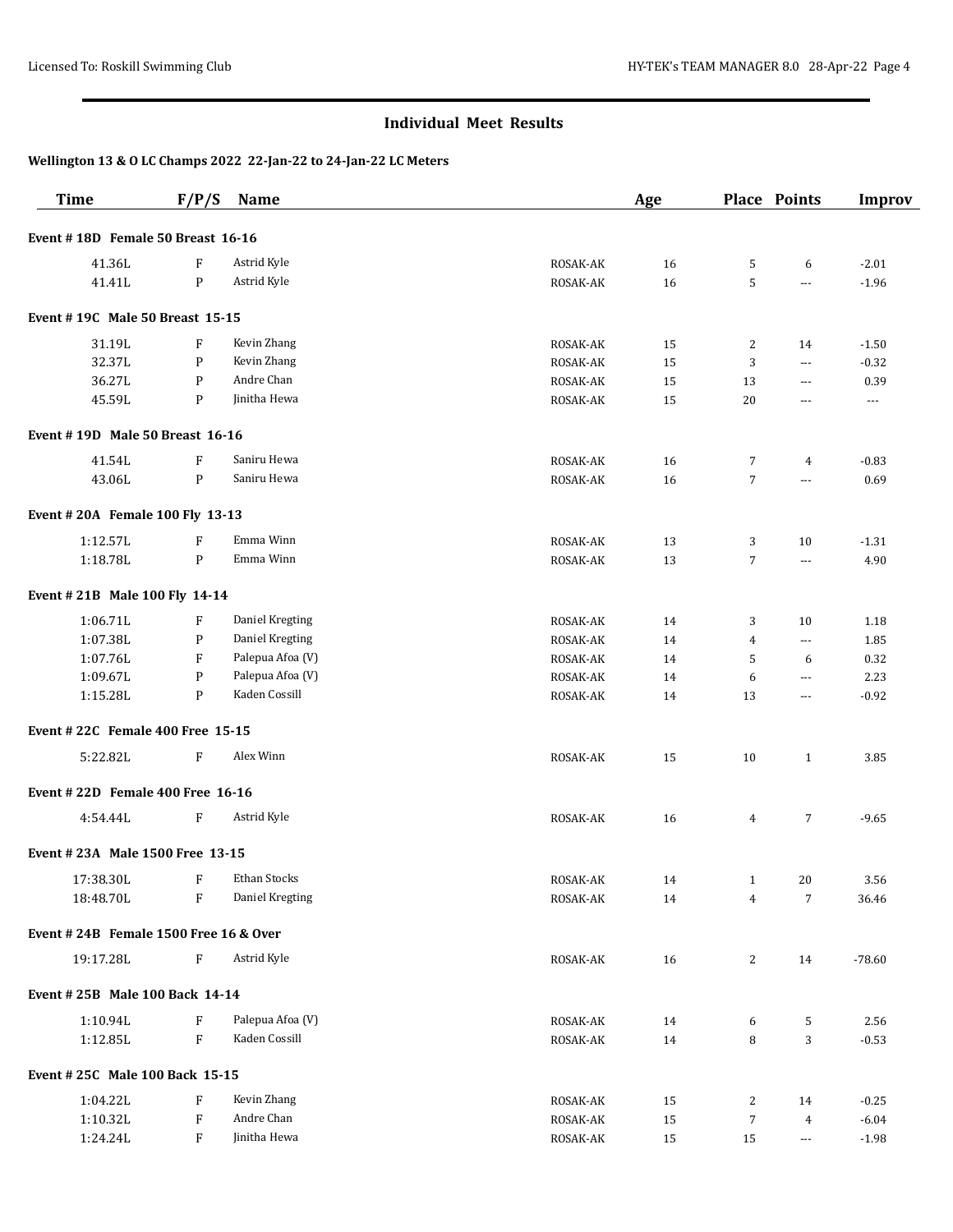| <b>Time</b>                         | F/P/S                     | Name             |          | Age |                | <b>Place Points</b> | <b>Improv</b> |
|-------------------------------------|---------------------------|------------------|----------|-----|----------------|---------------------|---------------|
| Event # 25D Male 100 Back 16-16     |                           |                  |          |     |                |                     |               |
| 1:10.70L                            | F                         | Saniru Hewa      | ROSAK-AK | 16  | 5              | 6                   | $-0.83$       |
| Event # 26A Female 100 Back 13-13   |                           |                  |          |     |                |                     |               |
| 1:27.07L                            | F                         | Leah Crowie      | ROSAK-AK | 13  | 20             | $\cdots$            | 2.33          |
| Event # 26C Female 100 Back 15-15   |                           |                  |          |     |                |                     |               |
| 1:15.99L                            | F                         | Alex Winn        | ROSAK-AK | 15  | 5              | 6                   | 2.84          |
| Event #27B Male 200 Fly 14-14       |                           |                  |          |     |                |                     |               |
| 2:28.22L                            | F                         | Daniel Kregting  | ROSAK-AK | 14  | 2              | 14                  | 4.12          |
| Event #28A Female 200 Fly 13-13     |                           |                  |          |     |                |                     |               |
| 2:56.89L                            | F                         | Emma Winn        | ROSAK-AK | 13  | 3              | 10                  | 0.80          |
| Event # 29B Male 50 Free 14-14      |                           |                  |          |     |                |                     |               |
| 26.71L                              | F                         | Kaden Cossill    | ROSAK-AK | 14  | 2              | 14                  | $-0.16$       |
| 27.14L                              | $\boldsymbol{\mathrm{F}}$ | Ethan Stocks     | ROSAK-AK | 14  | 5              | 6                   | 0.26          |
| 27.56L                              | F                         | Palepua Afoa (V) | ROSAK-AK | 14  | $\overline{7}$ | $\overline{4}$      | 0.24          |
| Event # 29C Male 50 Free 15-15      |                           |                  |          |     |                |                     |               |
| 25.24L                              | F                         | Kevin Zhang      | ROSAK-AK | 15  | 3              | 10                  | $-0.27$       |
| 28.42L                              | F                         | Andre Chan       | ROSAK-AK | 15  | 18             | $\cdots$            | $-1.11$       |
| 30.96L                              | F                         | Jinitha Hewa     | ROSAK-AK | 15  | 26             | $\cdots$            | $0.10\,$      |
| Event # 29D Male 50 Free 16-16      |                           |                  |          |     |                |                     |               |
| 26.39L                              | F                         | Saniru Hewa      | ROSAK-AK | 16  | 6              | 5                   | $-0.10$       |
| Event #30A Female 50 Free 13-13     |                           |                  |          |     |                |                     |               |
| 31.22L                              | $\boldsymbol{\mathrm{F}}$ | Leah Crowie      | ROSAK-AK | 13  | $\overline{7}$ | 4                   | 0.37          |
| 31.97L                              | $\boldsymbol{\mathrm{F}}$ | Emma Winn        | ROSAK-AK | 13  | 13             | $\cdots$            | $-0.58$       |
| Event #30C Female 50 Free 15-15     |                           |                  |          |     |                |                     |               |
| 32.11L                              | F                         | Alex Winn        | ROSAK-AK | 15  | 18             | ---                 | 1.61          |
| Event #30E Female 50 Free 17 & Over |                           |                  |          |     |                |                     |               |
| 29.53L                              | F                         | Kaiya Brown (V)  | ROSAK-AK | 17  | 10             | $\mathbf{1}$        | 1.20          |
| Event #32D Female 200 Breast 16-16  |                           |                  |          |     |                |                     |               |
| 3:01.24L                            | F                         | Astrid Kyle      | ROSAK-AK | 16  | 3              | 10                  | $-5.23$       |
| Event #33B Male 400 IM 14-14        |                           |                  |          |     |                |                     |               |
| 5:17.05L                            | F                         | Ethan Stocks     | ROSAK-AK | 14  | 2              | 14                  | $-4.72$       |
| 5:20.90L                            | F                         | Daniel Kregting  | ROSAK-AK | 14  | 3              | 10                  | 8.50          |
|                                     |                           |                  |          |     |                |                     |               |